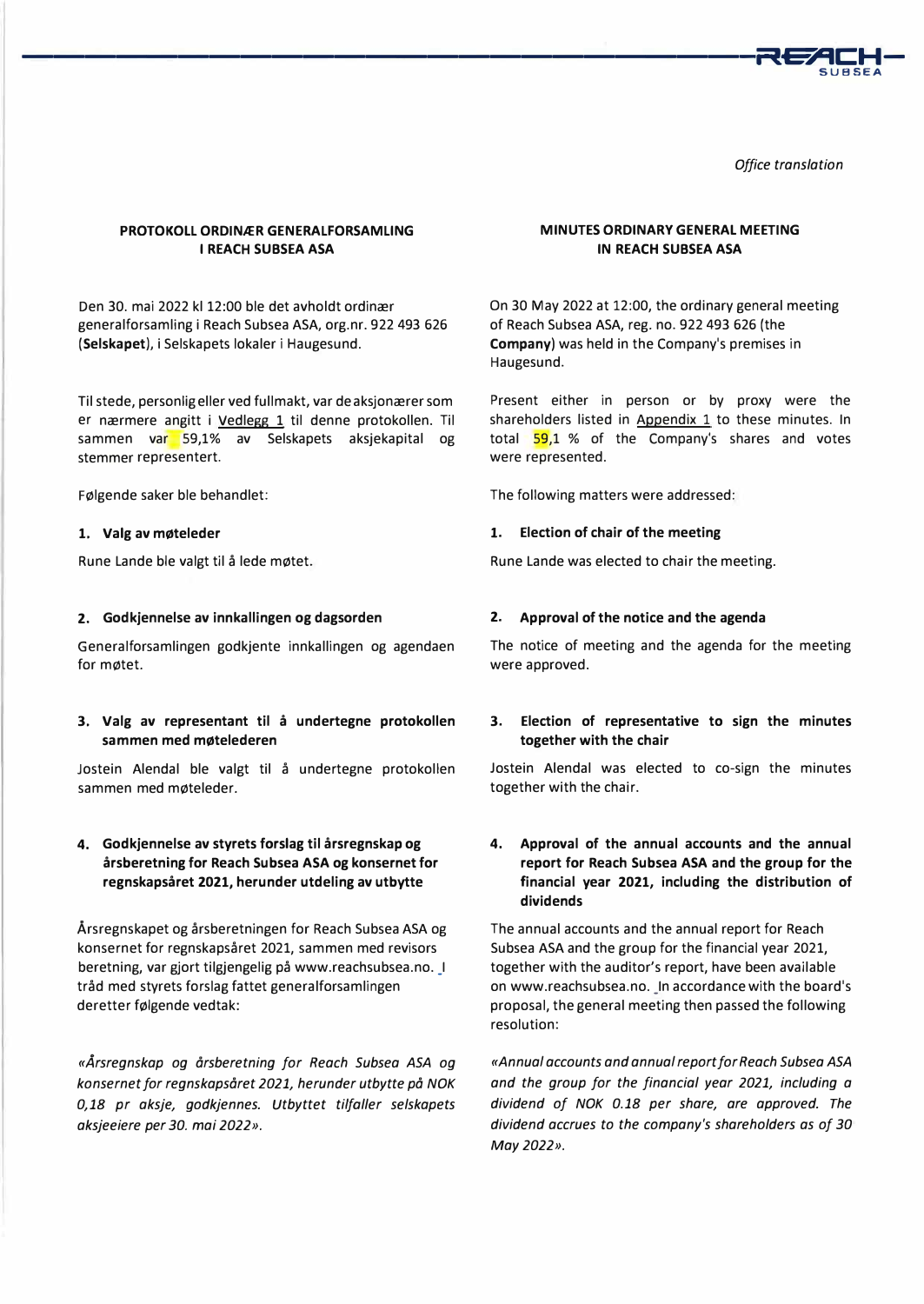# 5. Redegjørelse for foretaksstyring

Av allmennaksjeloven 5 5-6 (5) fremgår det at generalforsamlingen skal behandle redegjørelse for foretaksstyring som er avgitt i henhold til regnskapsloven \$ 3-3b. Dokumentet er inntatt i Selskapets årsrapport og er tilgjengelig på www.reachsubsea.no.

Generalforsamlingen tok redegjørelsen til etterretning

# 5. Rapport om lønn og annen godtgjørelse til ledende personer

I henhold til allmennaksjeloven S 6-16b (2) skal styret for hvert regnskapsår sørge for at det utarbeides en rapport som gir en samlet oversikt over utbetalt og innestående lønn og godtgjørelse som omfattes av retningslinjene i allmennaksjeloven 5 6-16a. Rapporten er tilgjengelig på Selskapets hjemmeside www.reachsubsea.no. Rapporten har blitt kontrollert av Selskapets revisor i henhold til allmennaksjeloven § 6-16b (4).

Generalforsamlingen støttet rapporten gjennom en rådgivende avstemming.

## 7. Godkjenning av honorar til Selskapets revisor

Generalforsamlingen traff følgende beslutning

«Honorar for revisjon og andre tjenester til PricewaterhouseCoopers AS for regnskapsåret 2027 fostsettes etter regning.»

#### Agenda punkter 8-11:

Det vises til nominasjonskomiteens innstilling til ordinær generalforsamling i Reach Subsea ASA den 30. mai 2022, som er tilgjengelig på www.reachsubsea.no.

## 8. Godkjenning av honorar til styret

I samsvar med valgkomiteen's forslag vedtok generalforsamlingen følgende honorar til styrets medlemmer for perioden fra ordinær generalforsamling <sup>i</sup> 2022 til ordinær generalforsamling i 2023:

#### 5. Statement on corporate governance

Pursuant to Section 5-6 (5) of the Norwegian Public Companies Act, the General Meeting shall consider the statement on corporate governance submitted in accordance with Section 3-3b of the Norwegian Accounting Act. The document is included in the company's annual report and is available on www.reachsubsea.no.

The annual general meeting noted the statement.

### 6. Remuneration report for senior executives

Pursuant to Section 6-16b (2) of the Norwegian Public Limited Liability Companies Act, the board shall for each accounting year ensure preparation of a report on the remuneration of salaries and other remuneration for leading employees covered by section 6-16a of the Norwegian Public Limited Liability Companies Act. The report is available on the company's website www.reachsubsea.no. The report has been reviewed by the company's auditor in accordance with the Norwegian Public Limited Liability Companies Act section 6-16b (4).

The report was supported by the annual general meeting through an advisory vote.

#### 7. Approval of the remuneration to the auditor

The General Meeting passed the following resolution

"The fee for audit ond other services from Price-WaterHouseCoopers AS to Reach Subsea ASA for the financial year 2021 shall paid according to invoice."

#### For agenda items 8-11

Reference is made to the proposal from the nomination committee of Reach Subsea ASA to its annual general meeting 30 May 2022, which is available on www.reachsu bsea.no.

# 8. Approval of the remuneration to the Board of Directors

ln accordance with the nomination committee' proposal, the general meeting passed the following resolution regarding the remuneration of the members of the board for the period from the annual general meeting in 2022 until the annual general meeting in 2023'.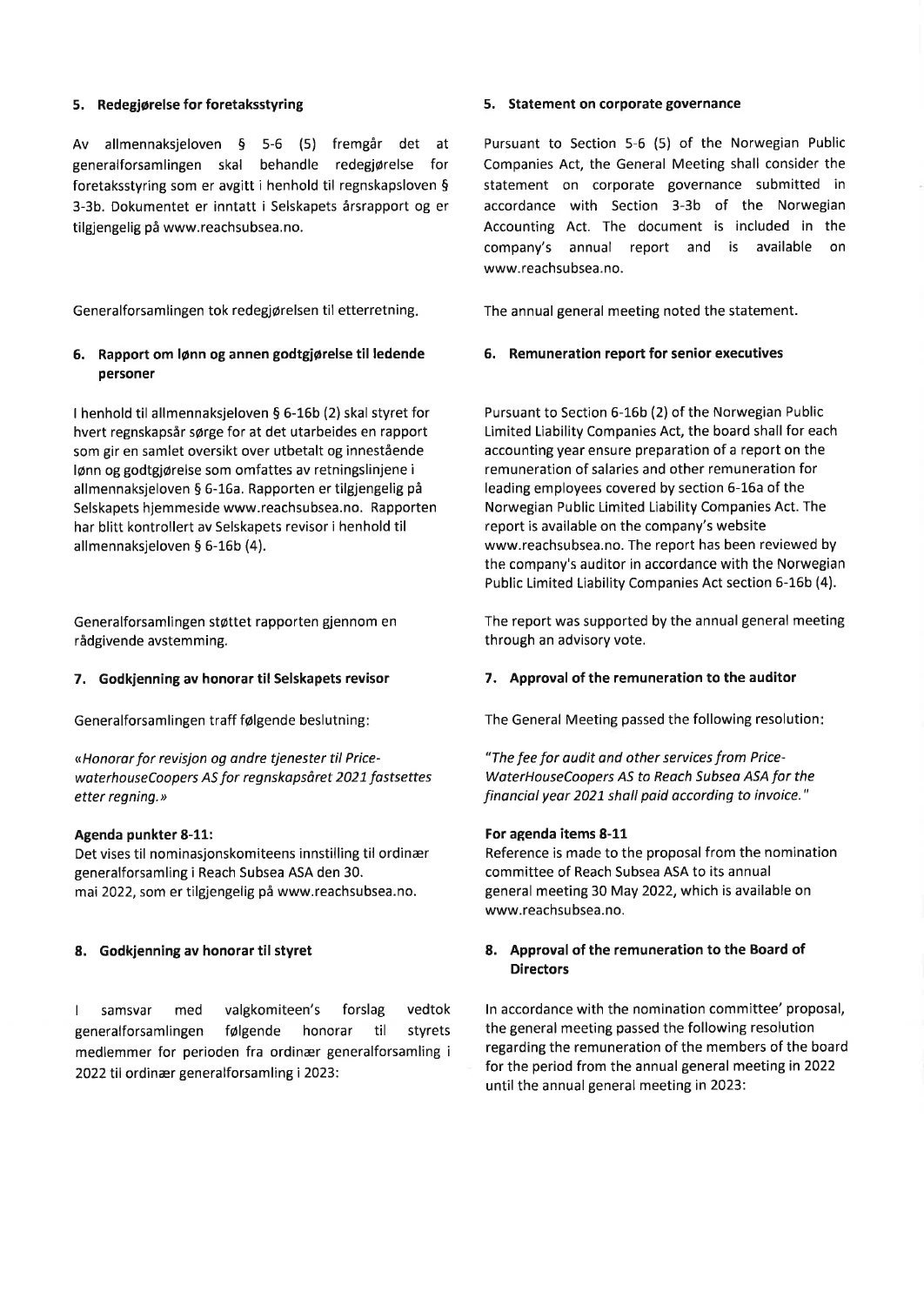| Styrets leder:            | NOK 400,000       |
|---------------------------|-------------------|
| Styrets medlemmer:        | NOK 225,000       |
| Leder revisionsutvalget:  | NOK 75,000        |
| Medlem revisionsutvalget: | <b>NOK 50,000</b> |

<sup>I</sup>tillegg skal styrets medlemmer motta følgende for antall styremøter som oversiger 10:

| Leder:  | NOK 13.800 per styremøte |
|---------|--------------------------|
| Medlem: | NOK 8.000 per styremøte  |

### 9. Godkjenning av honorar til valgkomiteen

I samsvar med valgkomiteen's forslag vedtok generalforsamlingen følgende honorar til valgkomiteens medlemmer for perioden fra ordinær generalforsamling <sup>i</sup> 2022 til ordinær generalforsamling i 2023:

| Leder:     | NOK 25,000 |
|------------|------------|
| Medlemmer: | NOK 20,000 |

### 10. Valg av styremedlemmer

lngunn @verland lveland ble i 202L valgt for to år og er ikke på valg i år. I samsvar med valgkomiteen's forslag vedtok generalforsamlingen følgende:

"Rochid Bendriss velges som leder og Anders Onarheim, Kristine Skeie, Martha Kold Bakkevig, Espen Gjerde and Arvid Pettersen velges som styremedlemmer for en periode på to år."

# 11. Valg av medlemmer av valgkomiteen

Hele valgkomiteen er på valg. I samsvar med valgkomiteen's forslag vedtok generalforsamlingen følgende:

"Christion Berg velges som leder og Rune Lande og Didrik Leikvong velges som medlemmer ov volgkomiteen for en periode på to år."

# 12. Valg av revisor

Styrets anbefaling er tilgjengelig på www.reachsubsea.no samsvar med styrets forslag vedtok generalforsamlingen følgende:

" PriceWoterHouseCoopers AS velges som revisor for Reach Subseo ASA med virkning fra regnskapsåret 2022."

13. Fullmakt til styret til å øke aksjekapitalen i forbindelse med aksjebasert incentivordning for ansatte

| <b>Chairperson of the Board:</b> | NOK 400,000        |
|----------------------------------|--------------------|
| Board members:                   | <b>NOK 225,000</b> |
| Chairperson audit committee:     | <b>NOK 75,000</b>  |
| Audit committee members:         | <b>NOK 50,000</b>  |

ln addition, the members shall receive the following addition for the number of board meetings which exceeds ten (10): Chair: NOK 13,800 per board meeting<br>
Member: NOK 8.000 per board meeting NOK 8,000 per board meeting

## 9. Approval of the remuneration to the Nomination Committee

ln accordance with the nomination committee' proposal, the general meeting passed the following resolution regarding remuneration of the members of the nomination committee for the period from the annual general meeting in2Q22 until the annual general meeting in2023:

| Chairperson: | NOK 25,000        |
|--------------|-------------------|
| Members:     | <b>NOK 20,000</b> |

### 10. Election of members to the board of directors

lngunn @vereng lveland was in 2021 elected for two years, and is not up for election this year. ln accordance with the nomination committee' proposal, the general meeting passed the following resolution:

"Rachid Bendriss is elected choir and Anders Onarheim, Kristine Skeie, Mortha Kold Bokkevig, Espen Gjerde and Arvid Pettersen are elected as board members for a period of two years."

# 11. Election of members to the nomination committee

The full nomination committee is up for election. ln accordance with the nomination committee' proposal, the general meeting passed the following resolution

"Christion Berg is elected as chair and Rune Londe and Didrik Leikvang are elected as members of the nomination committee for a period of two years."

# 12. Election of auditor

The Boards recommendation is available at on www.reachsubsea.no. ln accordance with the Board's proposal, the general meeting passed the following resolution:

"PriceWoterHouseCoopers AS is elected as ouditor for Reach Subsea ASA effective from the fiscal year 2022."

13. Authorisation to the Board to increase the share capital related to share option incentive scheme for employees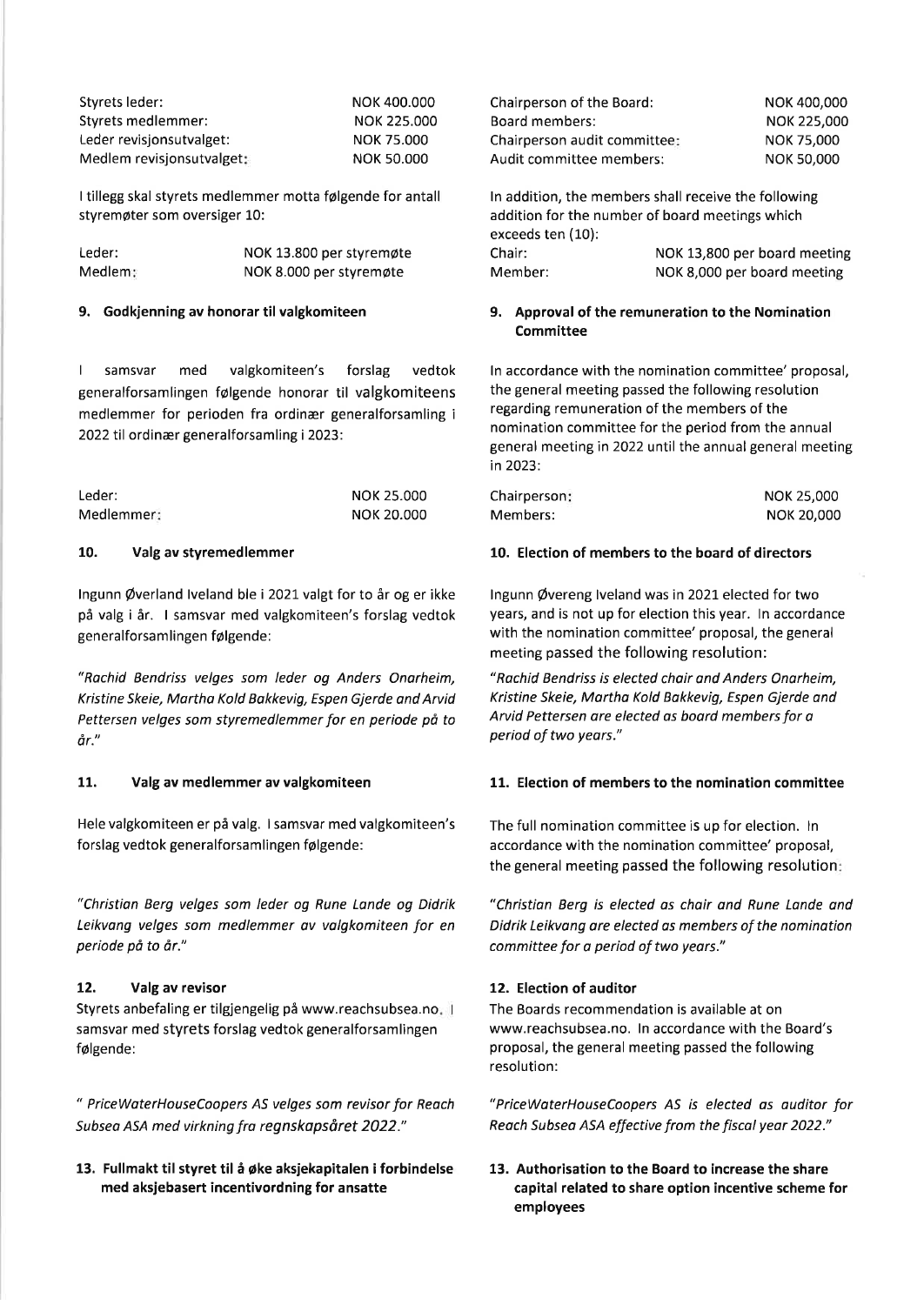<sup>I</sup>samsvar med styrets forslag vedtok generalforsamlingen følgende:

«I henhold til allmennaksjeloven § 10-14 gis styret fullmakt til å forhøye selskapets oksjekapital med inntil NOK 3.000.000. Innenfor denne samlede beløpsrommen kan fullmakten benyttes flere gonger.

Fullmakten kon bore benyttes til å utstede oksjer som vederlog i forbindelse med oksjebasert incentivordning for onsotte, ledelsen og styret.

Fullmakten gjelder frem til selskapets ordinære generalforsomling i 2023, likevel ikke lenger enn til 30. juni 2023.

Aksjonærenes fortrinnsrett til de nye aksjer etter allmennaksjeloven § 10-4 skal kunne fravikes.

Fullmakten omfotter ikke kopitolforhøyelse mot innskudd i andre eiendeler enn penger mv, jf allmennaksjeloven § 10-2. Fullmokten omfatter ikke kapitalforhøyelse ved fusjon etter all mennaksje loven  $§$  13-5.»

### 14. Fullmakt til styret til å øke aksjekapitalen

I samsvar med styrets forslag vedtok generalforsamlingen følgende:

«I henhold til allmennaksjeloven § 10 14 gis styrct fullmakt til å forhøye selskapets oksjekopitol med inntil NOK 22.500.000. lnnenfor denne somlede beløpsrammen kan fullmakten benyttes flere ganger.

Fullmokten gjelder frem til selskapets ordinære generalforsamling i 2023, likevel ikke lenger enn til 30. juni 2023.

Aksjonærenes fortrinnsrett til de nye oksjer etter allmennaksjeloven § 10-4 skal kunne fravikes.

Fullmakten omfatter kapitalforhøyelse mot innskudd i andre eiendeler enn penger mv, jf allmennaksjeloven § 10-2. Fullmakten omfatter kopitolforhøyelse ved fusjon etter all mennaksje loven  $\S$  13-5. »

# 15. Vedtektsendring - Skriftlig stemmegivning før generalforsamllngen

I samsvar med styrets forslag vedtok generalforsamlingen følgende:

ln accordance with the Board's proposal, the general meeting passed the following resolution:

"In accordance with Norwegian Public Companies Act  $\delta$ 70-74 the the Boord of Directors is authorised to increase the share capital by up to NOK 3,000,000. Subject to this aggregate amount imitation, the authority may be used on more than one occasion.

The authority may only be used to issue shares as consideration in connection with shore option incentive scheme for employees, management and the Board.

The authorization is valid until the annual general meeting in 2023, however no loter thon 30 June 2023

Shareholders' rights to the new shares pursuant to Norwegian Public Companies Act § 10-4 are waived.

This authorization does not include capital against contributions other than cash Norwegian Public Companies Act § 10-2. This authorization does not cover capital increase for the merger pursuant to Norwegian Public Companies Act § 13-5."

# 14. Authorisation to the Board to increase the share capital

In accordance with the Board's proposal, the general meeting passed the following resolution:

"In accordance with Norwegian Public Companies Act  $n \xi$ 10-14 of the Boord of Directors is outhorised to increase the share copital by up to NoK 22,500,000. subject to this aggregate omount imitøtion, the outhority may be used on more than one occosion.

The authorizotion is volid until the onnual generol meeting in 2023, however no later than 30.06.202j

Shareholders' rights to the new shores pursuant to Norwegian Public Companies Act § 10-14 are waived.

This authorizotion includes copitol against contributions other than cash Norwegian Public Companies Act  $\S$  10-2. This authorization cover capital increase for the merger pursuant to Norwegian Public Companies Act § 13-5."

# 15. Amendments to the articles of association - Written vote prior to the general meeting

ln accordance with the Board's proposal, the general meeting passed the following resolution: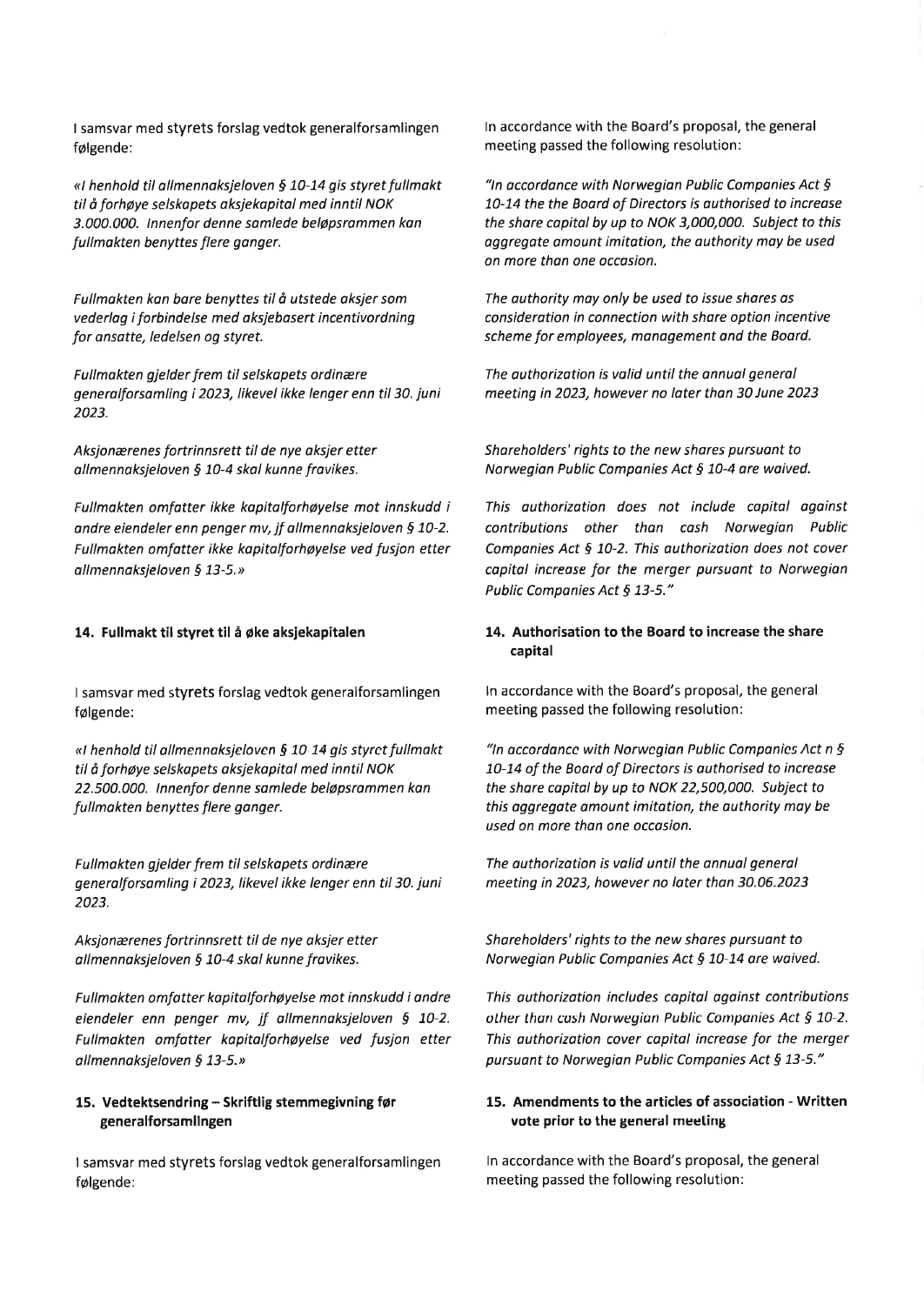<Aksjeeiere som ønsker å delto på ordinær eller ekstraordinær generalforsamling må gi melding til selskapet innen tre - 3 - dager før generalforsomlingen

Aksjeeiere kan ovgi sin stemme skriftlig, herunder ved bruk av elektronisk kommunikasjon, i en periode fgr generalforsamlingen. Styret kan fastsette nærmere retningslinjer for slik forhåndsstemming. Det skal fremgå av generalforsamlingsinn kallingen hvilke retningslinjer som er fastsatt.»

l.'\*\*'\*,\*

Oversikt over stemmer avgitt for og mot under det enkelte agendapunkt (samt eventuelle blanke stemmer) følger av Vedlegg 2 til protokollen

lngen flere saker forelå til behandling. Møtelederen erklærte generalforsam lingen for hevet

"Shareholders wishing to porticipate on the ordinory or extroordinary general meeting have to inform the company within three days before the general meeting.

Shareholders moy cost their vote in writing, including by use of electronic communication, for a period prior to the general meeting. The Board of directors may stipulate guidelines for such advance voting. lt must be stated in the notice of generol meeting which guidelines hove been set."

\*\*\*\*\*

An overview of votes cast for and against each agenda item (as well as any abstained votes) is included in Appendix 2 to these minutes

There were no further items on the agenda. The chair of the meeting declared the general meeting adjourned

\*\*\*\*,\* \*\*\*\*,\*

Haugesund, 30. May / 30 May 2022

Vedlegg 1- FremmØtte aksjonærer og fullmakter Vedlegg 2 - Stemmeoversikt

Appendix 1 - Attending shareholders and proxies Appendix 2 - Overview on votes